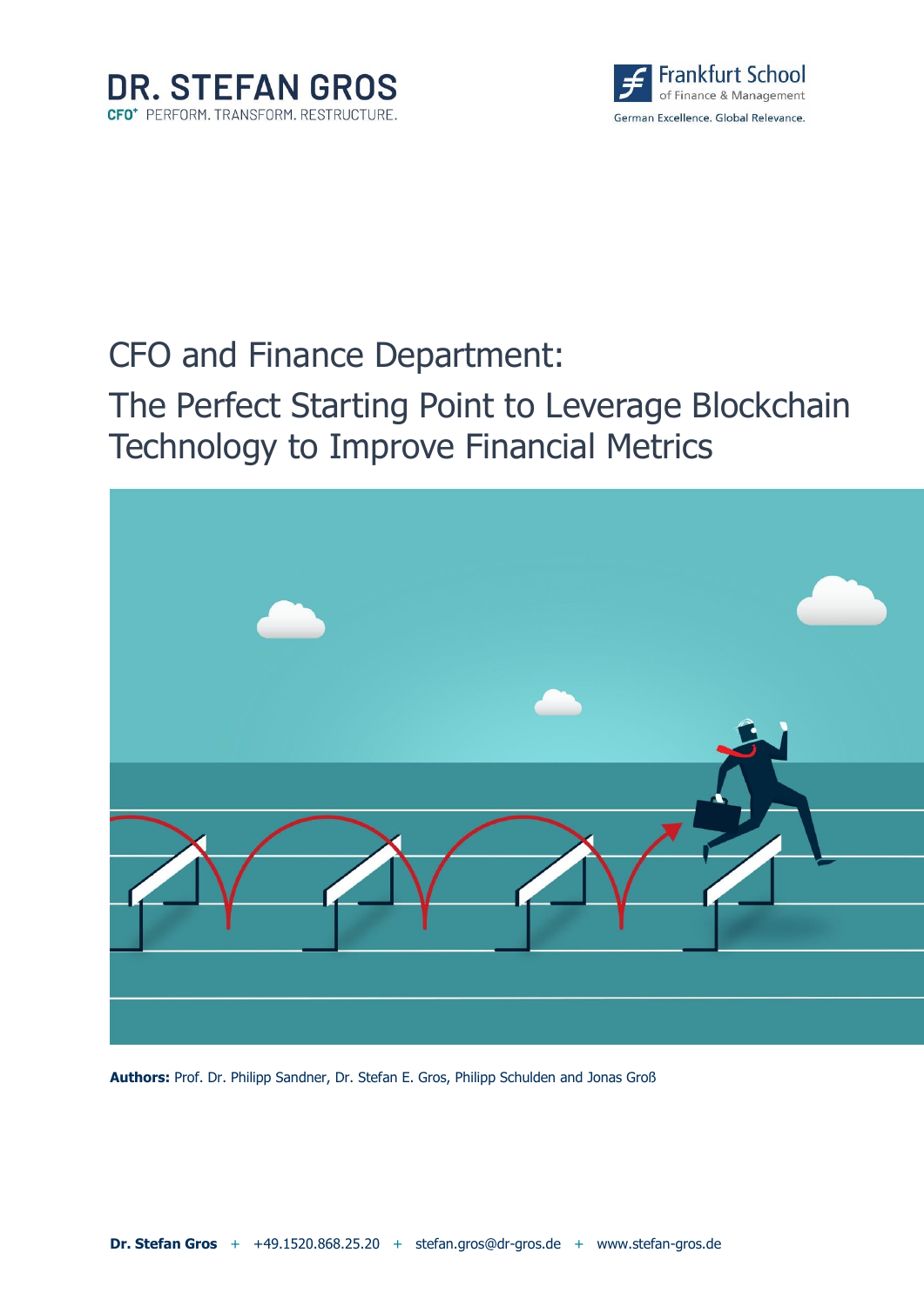

# **The Perfect Starting Point to Leverage Blockchain Technology to Improve Financial Metrics**

**Blockchain technology promises to change almost everything related to finance. For corporations in a B2B context, crypto currencies such as Bitcoin or IOTA do not play a significant role. Corporations will see the true potential of blockchain technology once the Euro is running "on-chain". The finance department in traditional industrial companies, with the CFO leading the way, has a unique opportunity to accelerate digital transformation. The reason is simple: Blockchain can improve the CFO's key performance metrics. Naturally, CFOs should therefore have a strong incentive to leverage blockchain and DLT to improve their KPIs and, thus, to achieve their goals.** 

The finance department of a company is concerned, for example, with the short-term financing of the operational business or the long-term financing of strategic projects. The finance department and the CFO are rarely perceived as innovative, but they are the ones who can advance and facilitate a meaningful application of blockchain technology.

The CFO as an innovation manager? The finance department as an innovation lab? At the outset, this does not sound like a good fit. However, blockchain technology provides unexpected opportunities for the CFO - with the necessary requirement that he or she is IT-/tech-affine. This enables the CFO to systematically improve his key performance indicators and, therefore, to achieve corporate goals. Figure 1 summarizes the potential benefits of blockchain technology for the finance department.

#### **Capitalization of assets on the balance sheet**

**Benefits arising from the capitalization of assets on the balance sheet** can be illustrated by the example of a well-known German chemical company: This chemical company operates an R&D department in which new chemicals and process technologies are investigated. Yet, at this company the blockchain activities and the use of sensors are mainly driven by the finance department. **The aim is to leverage sensor technology to measure silos filled with valuable chemicals. This is done with the intention that - if the filling level can be measured - invoicing processes can be carried out completely automatically and thus more efficiently.** Also, in case silos and their content can be measured with sensors, capitalization on the balance sheet would be possible. The highly precise measurement of the stock can improve working capital metrics. That is, of course, a CFO domain.

#### **Reduction of administrative costs**

In first projects, silos are integrated into a blockchain network to allow the silo to directly execute payment transactions. If a customer consumes chemicals from the silo, the silo could directly and automatically send an invoice, generate an accounting recordand, above all, monitor incoming payments - without the intervention of a accounting department. **But if we think further, a fine-grained profit center logic could be achieved in the future - based on decentralized automation of machines that are independently integrated into payment transactions.** This again is a CFO domain, as the administrative costs per accounting process can be reduced. In addition, such an architecture will enable a decentralized governance of an organization in the future.

#### **Integration of financial services such as leasing, factoring, etc.**

**The integration of financial services such as leasing, factoring, etc. on the silo-level would also be possible.** In this case, a blockchain is required because this technology allows machines to be directly integrated into payment networks. Thus, the Euro can be used as a unit of account, making it easily accessible and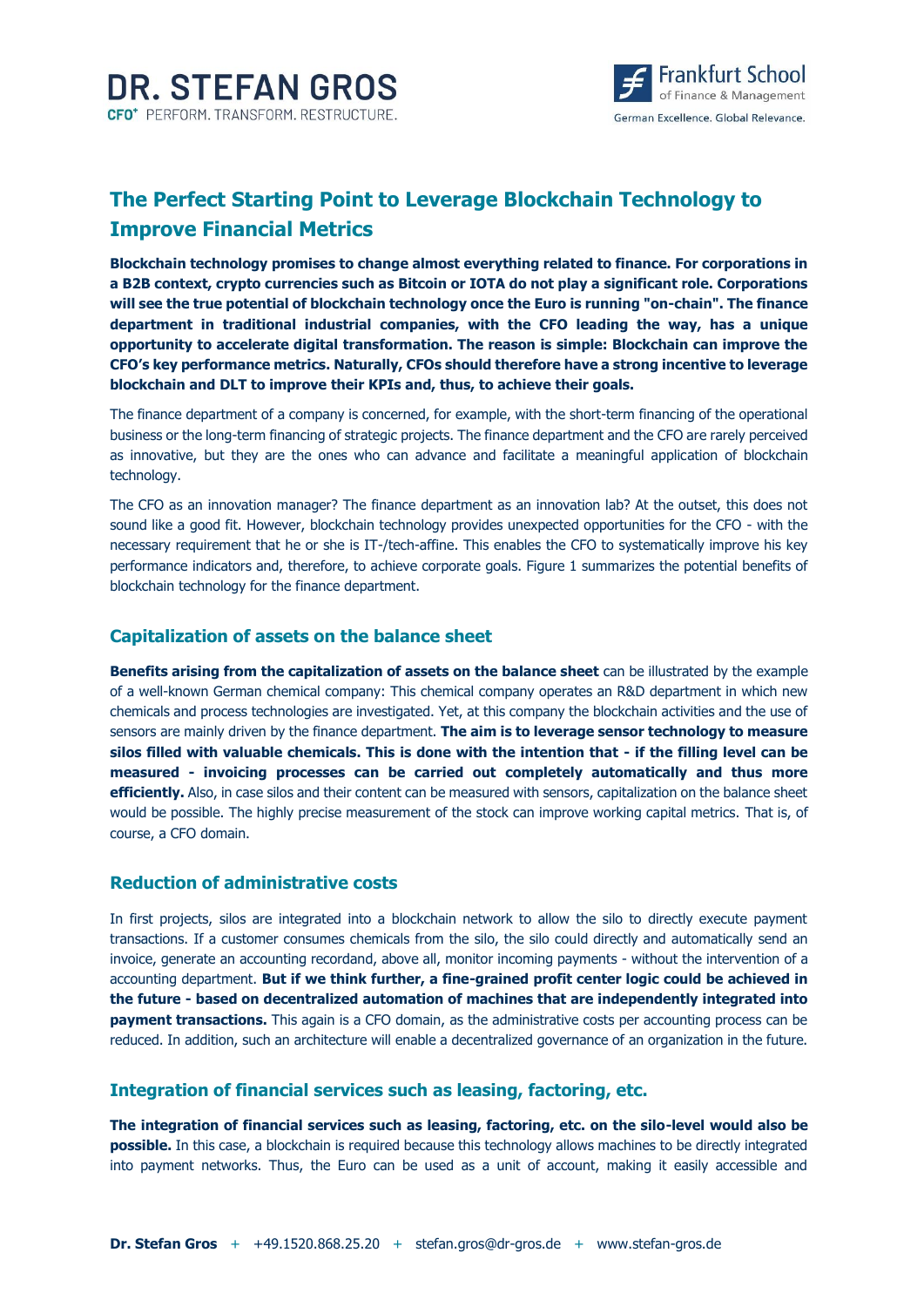



"programmable" by machines. This enables the transfer of money on a blockchain-basis in Euro but only if the Euro is running on said blockchain network. **This potential is further expanded if payments are integrated with business logics. In other words, processes as well as payment transactions can be "programmed".** We know such "programmable money" from today's world in the form of leasing contracts, financing models, interest payments, factoring solutions, etc. - all these processes can easily be programmed on a blockchain basis. Again, the requirement for this is to have the Euro running on a blockchain system.

Most importantly, these processes can be directly interfaced with machines. It is unknown whether the chemical company we have mentioned before is pursuing these further considerations. But what would happen if silos themselves could participate in factoring processes? **In such cases, the silo itself decides when the invoiced amount should be received. This would require a blockchain-based capital market in the background to provide and execute this type of financing.** What may sound utopian can be summarized using the emerging catchword of "Decentralized Finance". This again would be a CFO domain, as it could (and should) completely redefine the topic of the treasury department. Large parts of the treasury functions, such as the provision of liquidity at a precisely scheduled moment or the calculation of interest rates will be enabled by the blockchain-based smart contracts and will be carried out fully automatically by algorithms.



Fig. 1: Potential benefits of blockchain technology for the finance department and for the CFO

## **Balance sheet contraction and securitization of capital goods on the capital market**

Furthermore, it becomes interesting considering the above-mentioned aspects in combination: A sensor measuring the filling level enables a single silo to be organized as a profit center. This, in turn, allows the calculation of a return on invested capital - silo by silo. **Fundamentally, a silo can thus be securitized as an individual asset on the capital market and converted to an investment target for investors.** However, in today's financial market structures, the cost of legal structuring is too high if single silos should be securitized. This is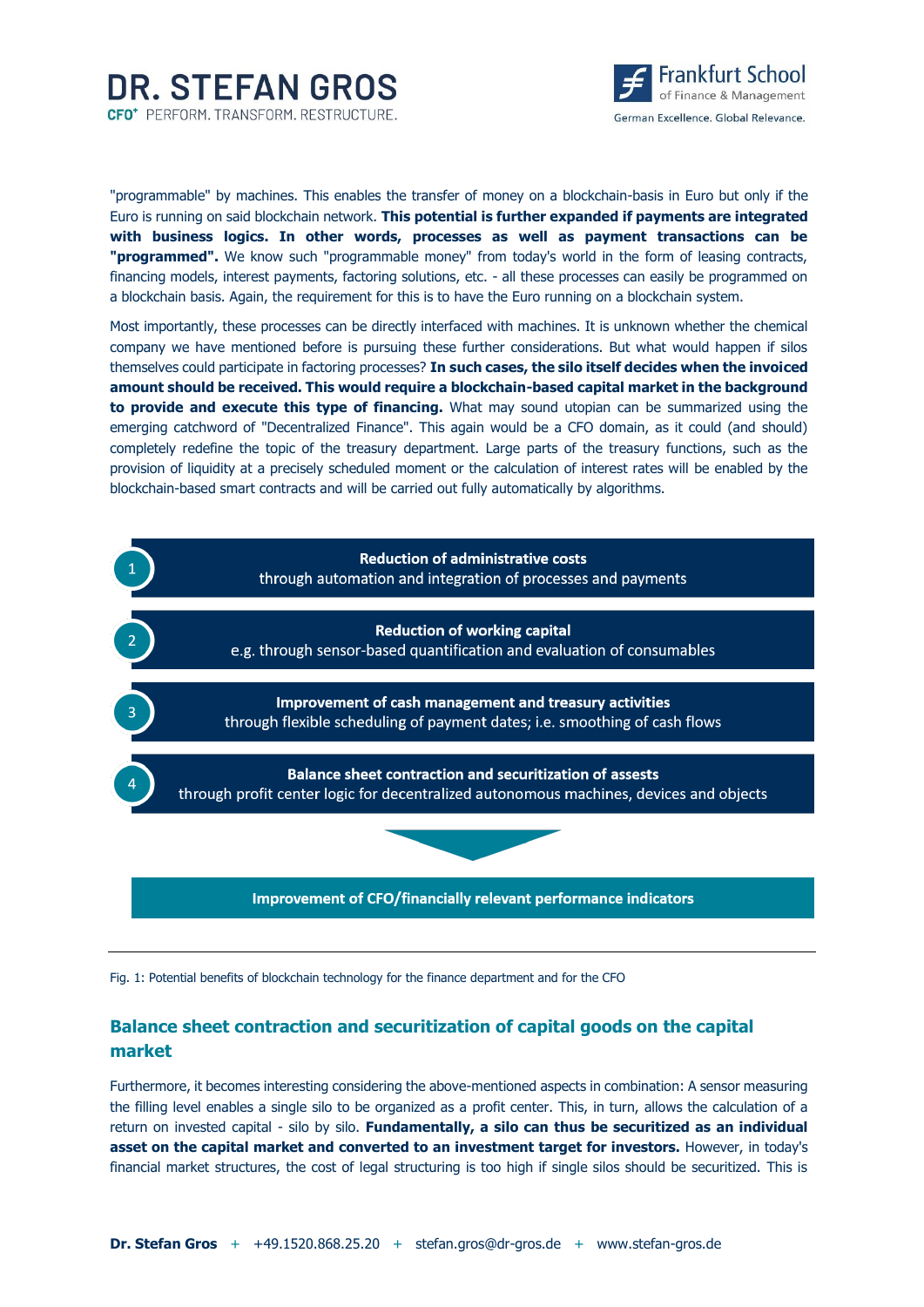

exactly what the blockchain technology will change in the near future, assuming the applicable legal regulations are adapted. The latter is being done in Liechtenstein where the new Blockchain Act will come into force in January 2020. This future-oriented legal framework could turn all these visions into reality from 2020 onwards thanks to Liechtenstein's brillant legal regulations for blockchain-based tokens. Liechtenstein is a small country; but other countries are also in the process of adapting their legislation in a similar vein. Germany and Switzerland, by the way, play a leading role in Europe.

Back to the silo, which is structured as a profit center such that the calculation of a silo specific return on investment becomes possible. The setup costs for securitizing such assets - known in the blockchain world as tokenization will dramatically decrease in the coming years. This might open up the possibility that capital goods can be removed from the balance sheet in the future and can be directly securitized on a "blockchain-based capital market". This, again, is a future CFO domain.

### **Applicability to a variety of capital goods such as machinery, trucks, etc.**

Some of the ideas presented above are based on real experiments aiming to reduce administrative costs. Some aspects presented above are logical conclusions how these experiments could be further developed as soon as the Euro runs on a blockchain network. It can be anticipated that this will be possible from the end of 2019 or the beginning of 2020: Azhos, a startup from Liechtenstein, uses sensor and telemetry technology to integrate silos into blockchain systems; they leverage the "Euro on blockchain" to integrate machines directly into the capital market.

Weeve, a startup from Berlin, connects machines with blockchain systems in a secure way by using a crypto computer chip. In addition, Bosch is already preparing its sensors to be integrated into blockchain networks. Automotive companies are also partially active in the blockchain sector: An exciting experiment is an approach introduced in 2017 of connecting trucks to a blockchain network with the goal to expand leasing volumes for commercial vehicles. Again, the truck could become a singular profit center, which monitors incoming leasing proceeds. If the leasing payments stop arriving - for example due to fraudulent behavior on the part of the logistics company leasing the truck - the truck would no longer restart after the next refueling. The idea described above of integrating things and machines into a blockchain network, which requires the Euro "on-chain" also applies here. **This, in turn, concerns immediate payment transactions as such but also more complex flows of money (i.e., smart contracts) such as leasing, factoring, financing, etc.**

#### **Blockchain and finance**

Blockchain technology will change many things that are related to finance. This first concerns traditional business models of the financial sector such as banks and stock exchanges. However, the scope of blockchain technology extends far beyond this. What started with cryptocurrencies such as Bitcoin and Ethereum is now continuing with considerations such as deploying securities (i.e, stocks, loans) on a blockchain network or even deploying traditional currencies such as the Euro "on chain". **It is important to understand that blockchain technology offers an outstanding possibility to digitally implement all kinds of financial processes perfectly synced with products and services.** Anything that is kept in registers is basically suitable for managed by a blockchain system. If a currency such as the Euro is represented on a blockchain basis, numerous advantages emerge.

#### **The Euro on the blockchain**

The Euro on the blockchain will be very important for the German industry (e.g. engineering, mobility): Companies denominate their invoices in Euro and also their accounting systems operate in Euro. A world in which BMW, for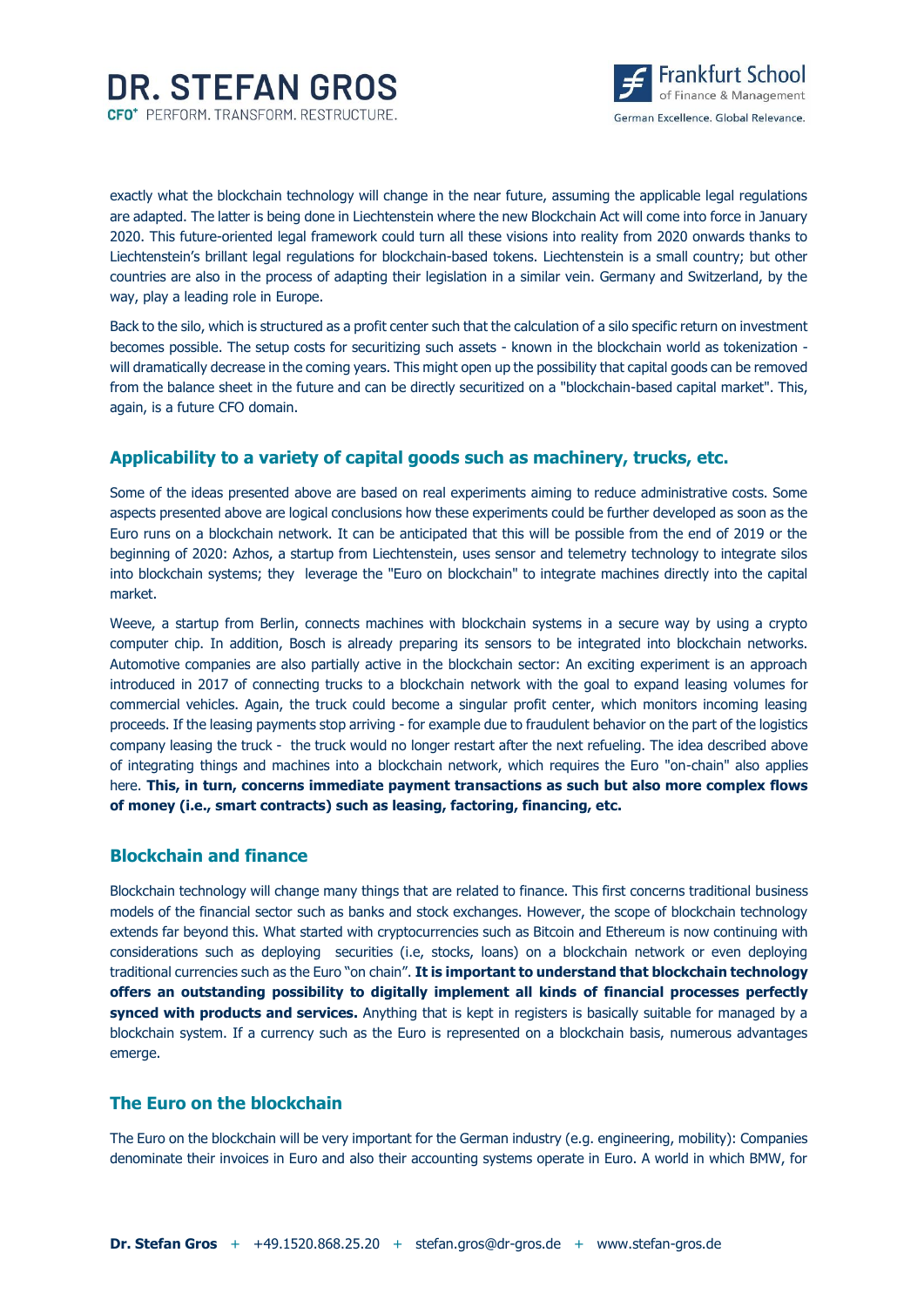

example, sends an invoice in Bitcoin is at this point in time not imaginable. Bitcoin's general acceptance as a means of payment is too low and both volatility and regulatory hurdles are too high.

"Euro on blockchain" means that a blockchain network would be used to technically organize balances of (bank) accounts. On the contrary, one could argue that blockchain technology is not necessary for such a digital Euro. However, people arguing in this way might have not fully understood the technology.

Below we outline three key reasons why blockchain technology will sooner or later be the technological basis for the digital Euro. It is clear that the 10-year-old Bitcoin blockchain appears to be technologically outdated for several reasons. However, in this article, the word "blockchain" is used as "blockchain in a broader sense" and actually refers to DLT systems that were inspired by blockchain technology and share some common technical features with the "original blockchain" of Bitcoin.

### **1. Machine Economy**

It is estimated that more than 20 billion devices will be connected to the Internet by 2025 — nearly three times as many devices as people currently living on the planet. Some of these devices will sooner or later also be integrated into a payment network. Blockchain technology is best suited for equipping millions of devices with a computer chip and therefore with an own wallet. Then, a device can receive payments (revenues) and transfer money (costs). It is reasonable to argue that such transfers of funds will be conducted in Euro since then accounting systems would then not have to be changed. Additionally, there would not be any exchange rate risks.

For these millions of devices, blockchain technology can easily provide the opportunity to participate in a payment network and integrate them into automated business processes (i.e. through smart contracts). This requires the Euro on the blockchain.

Technologically speaking, blockchain systems must, of course, be further developed to increase transaction speed. Assuming the technological development of recent years for the future, however, this should not be a "dealbreaker". Also, the increasing storage capacity due to redundant data is uncritical if one considers that an autonomous car will soon generate hundreds of gigabytes of data. Per day. Per car.

#### **Euro as a token**

The Euro represents value — similar to stocks, real estate, and other assets. Today, for example, there are IT systems processing Euro transactions and other IT systems for securities trading. In the financial system of the future, both silo-like IT systems will merge into integrated platforms. They will be based on a blockchain-based infrastructure, on which the Euro is listed as well as various stocks, securities, and numerous other assets. All these assets are tokens on "integrated" blockchain systems. Then, trading across tokens happens such as buying a Daimler stock for Euro. Payment versus delivery then takes place at the same time. Assets no longer have to be transferred or matched between silo-like IT systems. We think that blockchain systems are best suited to map different types of assets (i.e., tokens) in an integrated way without creating new silo-like structures.

#### **Smart contracts**

Actually, the whole discussion is not solely concerning pure direct transactions. Rather, integrating payment into a business logic or a business process in a seamless key will be important. Examples are escrow accounts, interest payments, factoring, leasing, loans, etc. — such processes can ideally be automated and "programmed" with smart contracts. Today, there are various process interruptions and inconsistent interfaces in existing processes and IT systems. Euro-denoted smart contracts can improve this and can enable better, faster and more efficient processes. Therefore, smart contracts have to be an integral part of advanced blockchain systems.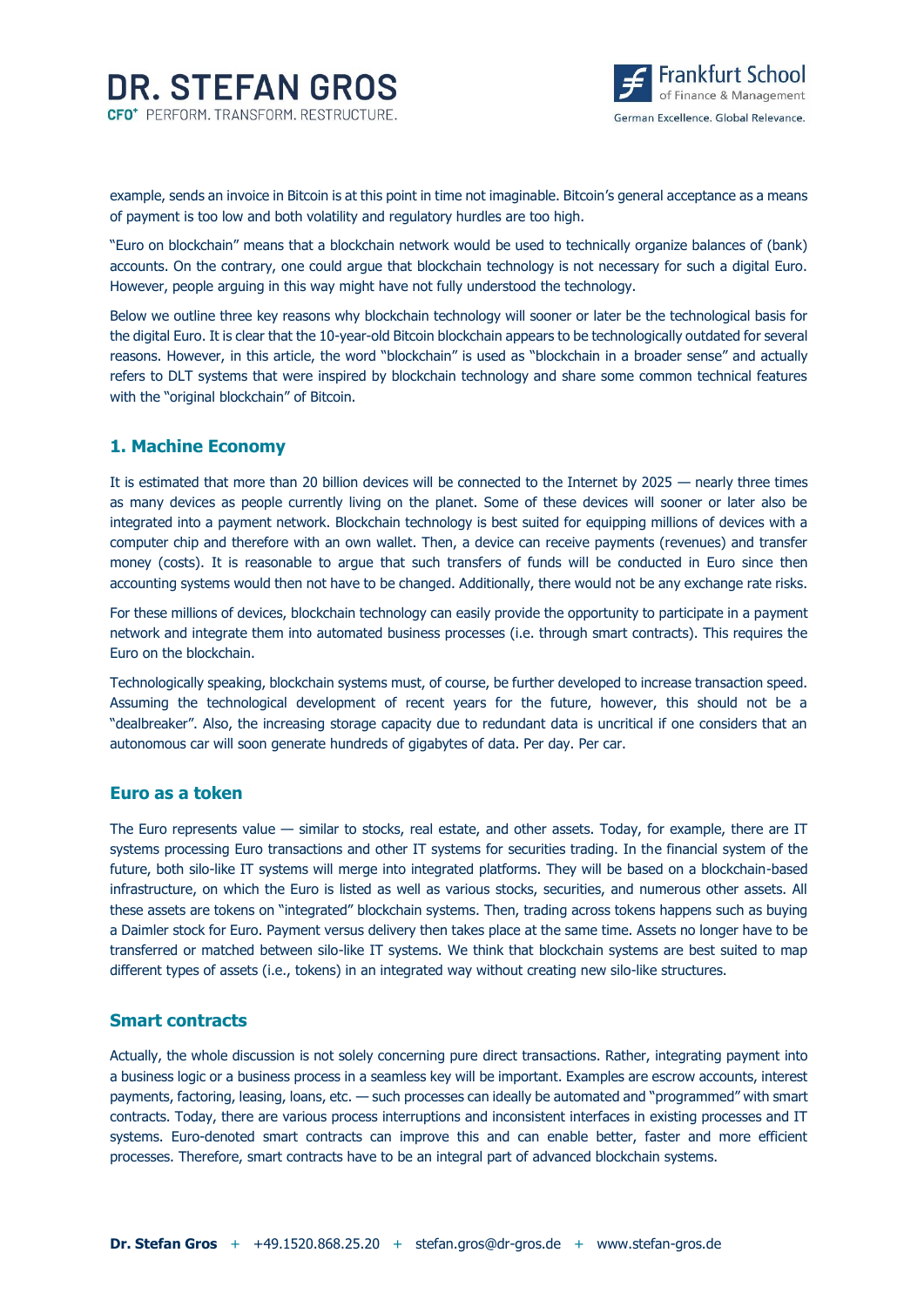# **DR. STEFAN GROS** CFO<sup>+</sup> PERFORM, TRANSFORM, RESTRUCTURE.



#### **Next steps**

Some companies are already issuing Euro on a blockchain system or will soon offer Euro on a blockchain basis. Commerzbank has already conducted transactions based on a blockchain-based Euro; these transactions have conducted in compliance with all regulatory requirements and will be part of the bank's balance sheet — proving that it has been real money. The German startup Cash on Ledger offers Euro-denominated smart contracts for the implementation of the first projects. The Frankfurt-based startup Finbc processes invoices with a blockchain-based Euro and will soon offer this service. Monerium, an Iceland-based startup, soon offers the Euro and other currencies on the public Ethereum network. Stasis, a startup located in Malta, also offers a Euro-denominated token on Ethereum. Fnality International — a project in which also German banks are involved — will soon offer the blockchain Euro for money transfers between banks. These projects are the reality and they work. Further similar projects have been announced, for example, by the US bank JP Morgan or the DAX company Allianz.

#### **Conclusion**

Blockchain is not an end in itself, but rather facilitates the improvement of numerous performance indicators that are relevant for the CFO. Successful experiments by industrial companies prove that these approaches work especially when they are initiated by the finance department. This requires openness, technical expertise, and sufficient budget. Furthermore, the overriding trend is discernible: In the coming years, the topic of "finance" will move away from traditional companies operating in the financial sector - and in the direction of a blockchainbased infrastructure and towards industrial companies.

#### **Authors**

**Prof. Dr. Philipp Sandner** is head of the Frankfurt School Blockchain Center (FSBC) at the Frankfurt School of Finance & Management. In 2018, he was ranked as one of the "Top 30" economists by the Frankfurter Allgemeine Zeitung (FAZ), a major newspaper in Germany. Further, he belongs to the "Top 40 under 40" - a ranking by the German business magazine Capital. The expertise of Prof. Sandner in particular includes blockchain technology, crypto assets, distributed ledger technology (DLT), Euro-on-Ledger, initial coin offerings (ICOs), security tokens (STOs), digital transformation and entrepreneurship.



**Dr. Stefan E. Gros** is a senior Chief Financial Officer and Interim Transformation Officer for family owned, listed and private equity held corporates. He has a strong reputation for helping companies to grow, to transform or restructure. He is lecturer for Business Valuation and Digitization at the Catholic University Ingolstadt. Currently he serves as an executive board member of an international, privately held corporation with focus on M&A, Business Transformation and Growth Management.